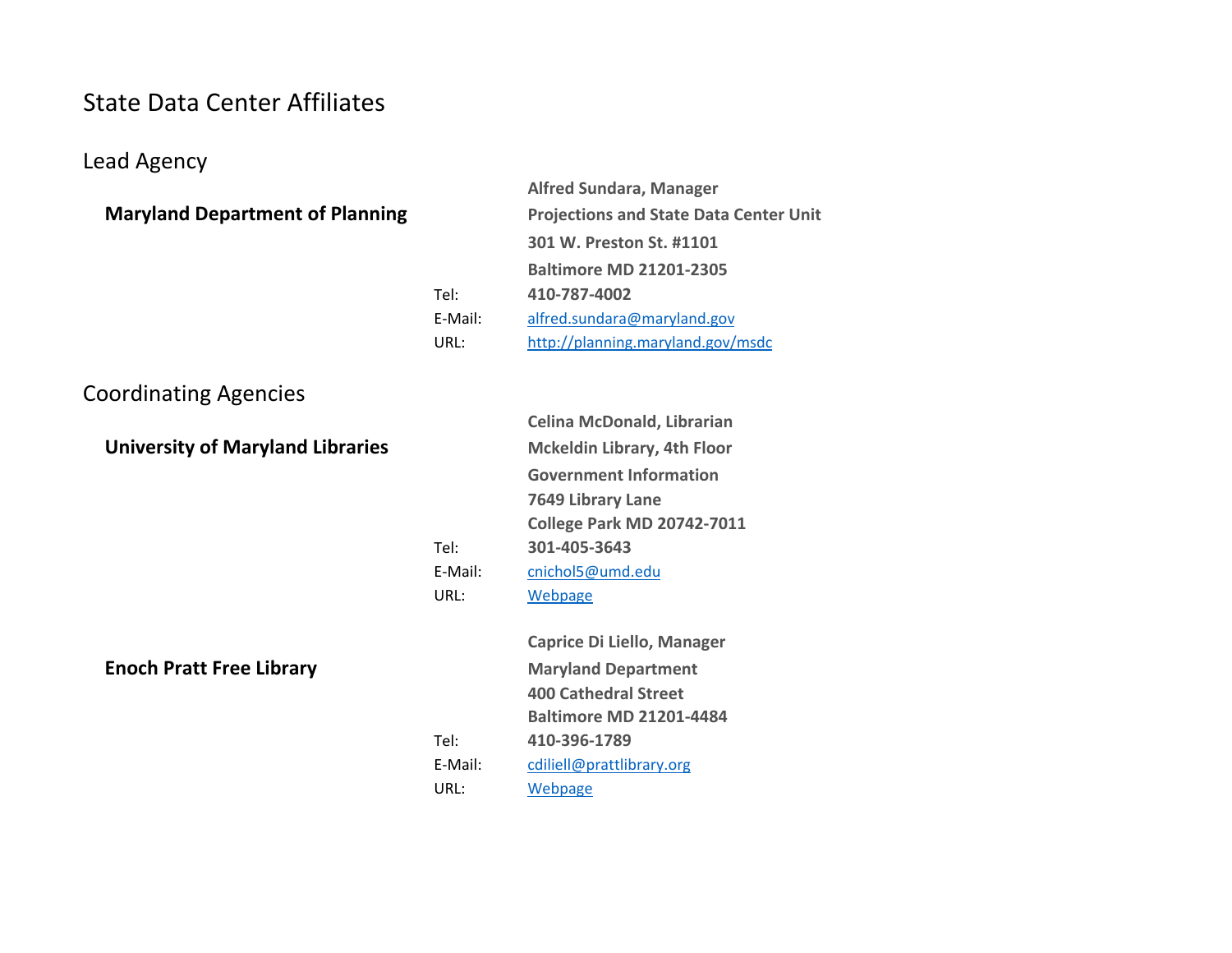### **Maryland Small Business Development University of Maryland Center (SBDC)**

**Lora Brown, Deputy Director 401 Executive Bldg College Park MD 20742‐7120 301‐403‐8300 ext. 14** lbrown4@umd.edu Webpage

**Dial Keju, Transportation Planner**

Local and Regional Planning Agencies

### **Frederick County Planning Dept. <sup>30</sup> North Market Street**

|                                         | Tel:            | 99 1991 611 17191 INC 6 961 CC6<br><b>Frederick MD 21701-5420</b><br>301-600-7402 |
|-----------------------------------------|-----------------|-----------------------------------------------------------------------------------|
|                                         | E-Mail:<br>URL: | dkeju@frederickcountymd.gov<br>Webpage                                            |
|                                         |                 |                                                                                   |
|                                         |                 | <b>Pamela Zorich</b>                                                              |
| <b>Montgomery County Planning Dept.</b> |                 | <b>Research and Special Projects</b>                                              |
|                                         |                 | 8787 Georgia Ave                                                                  |
|                                         |                 | <b>Silver Spring MD 20910-3716</b>                                                |
|                                         | Tel:            | 301-650-5639                                                                      |
|                                         | E-Mail:         | Pamela.Zorich@montgomeryplanning.org                                              |
|                                         | URL:            | Webpage                                                                           |

Tel:

E‐Mail:

URL: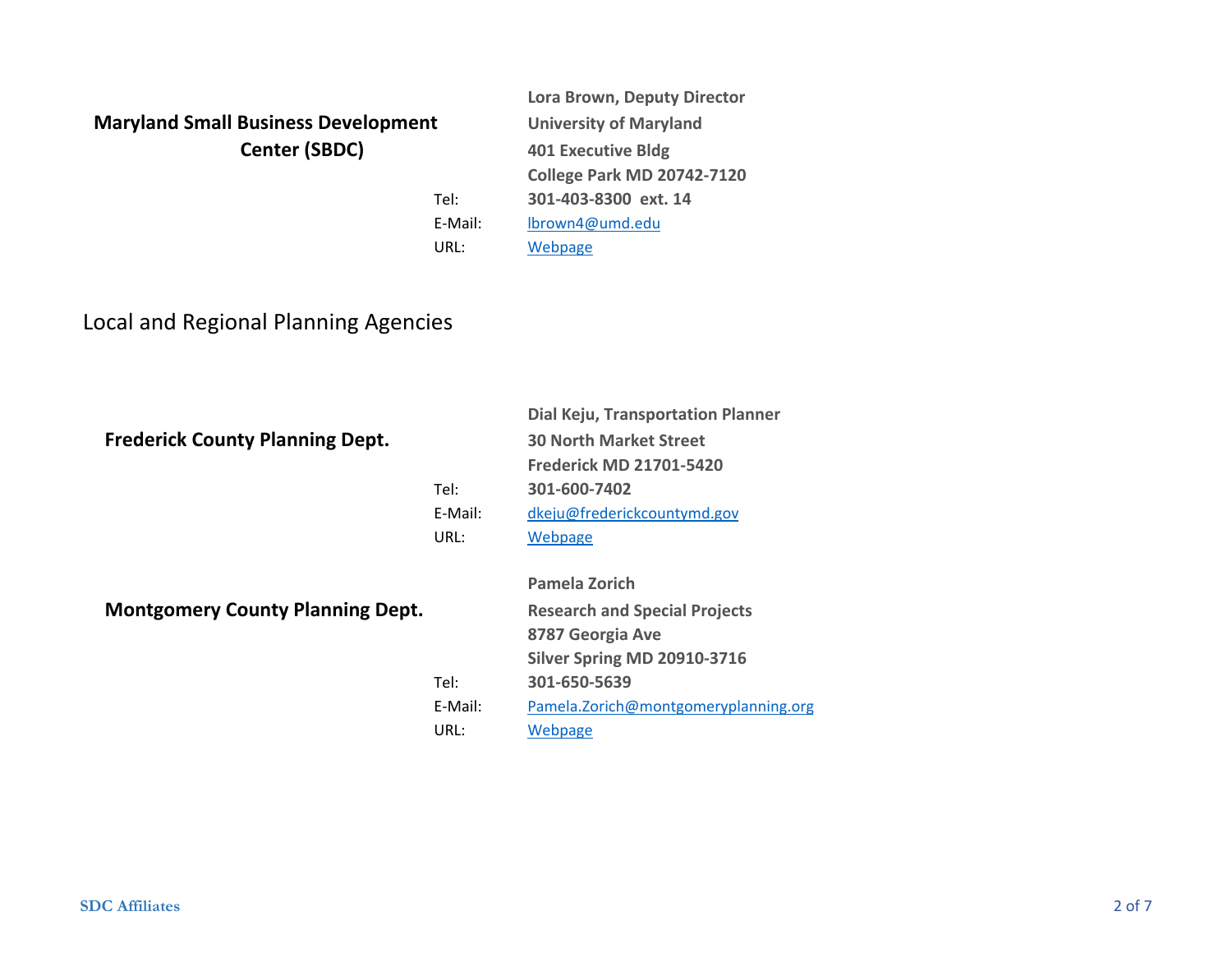|                                              |         | <b>Charles Wade</b>                       |
|----------------------------------------------|---------|-------------------------------------------|
| <b>Prince George's County Planning Dept.</b> |         | <b>Maps &amp; GIS Data</b>                |
|                                              |         | 14741 Governor Oden Bowie Drive           |
|                                              |         | Upper Marlboro MD 20772-3043              |
|                                              | Tel:    | 301-952-5186                              |
|                                              | E-Mail: | charles.wade@ppd.mncppc.org               |
|                                              | URL:    | Webpage                                   |
|                                              |         | <b>Guy Winterberg, Assistant Director</b> |
| <b>Tri-County Council for Western MD</b>     |         | One Technology Drive, Ste 1000            |
|                                              |         | <b>Frostburg MD 21532-2500</b>            |
|                                              | Tel:    | 301-689-1300                              |
|                                              | E-Mail: | guy@tccwmd.org                            |

URL:

### Information Resource Centers and State Depositories

|                                            |         | <b>Yana Demireva, Research and Evaluation Coordinator</b> |
|--------------------------------------------|---------|-----------------------------------------------------------|
| <b>Maryland State Library</b>              |         | 22 S. Calhoun Street                                      |
| <b>Public Libraries   State Networking</b> |         | <b>Baltimore MD 21223-2412</b>                            |
|                                            | Tel:    | 667-219-4797                                              |
|                                            | E-Mail: | yana.demireva@maryland.gov                                |
|                                            | URL:    | Webpage                                                   |
|                                            |         |                                                           |
|                                            |         | Lisa Keil, Data Analyst                                   |
| <b>Baltimore County Public Library</b>     |         | 320 York Road                                             |
| <b>Planning, Projects, and Data</b>        |         | Towson MD 21204-5179                                      |
|                                            | Tel:    | 410-887-0136                                              |
|                                            | E-Mail: | lkeil@bcpl.net                                            |
|                                            | URL:    | Webpage                                                   |

Webpage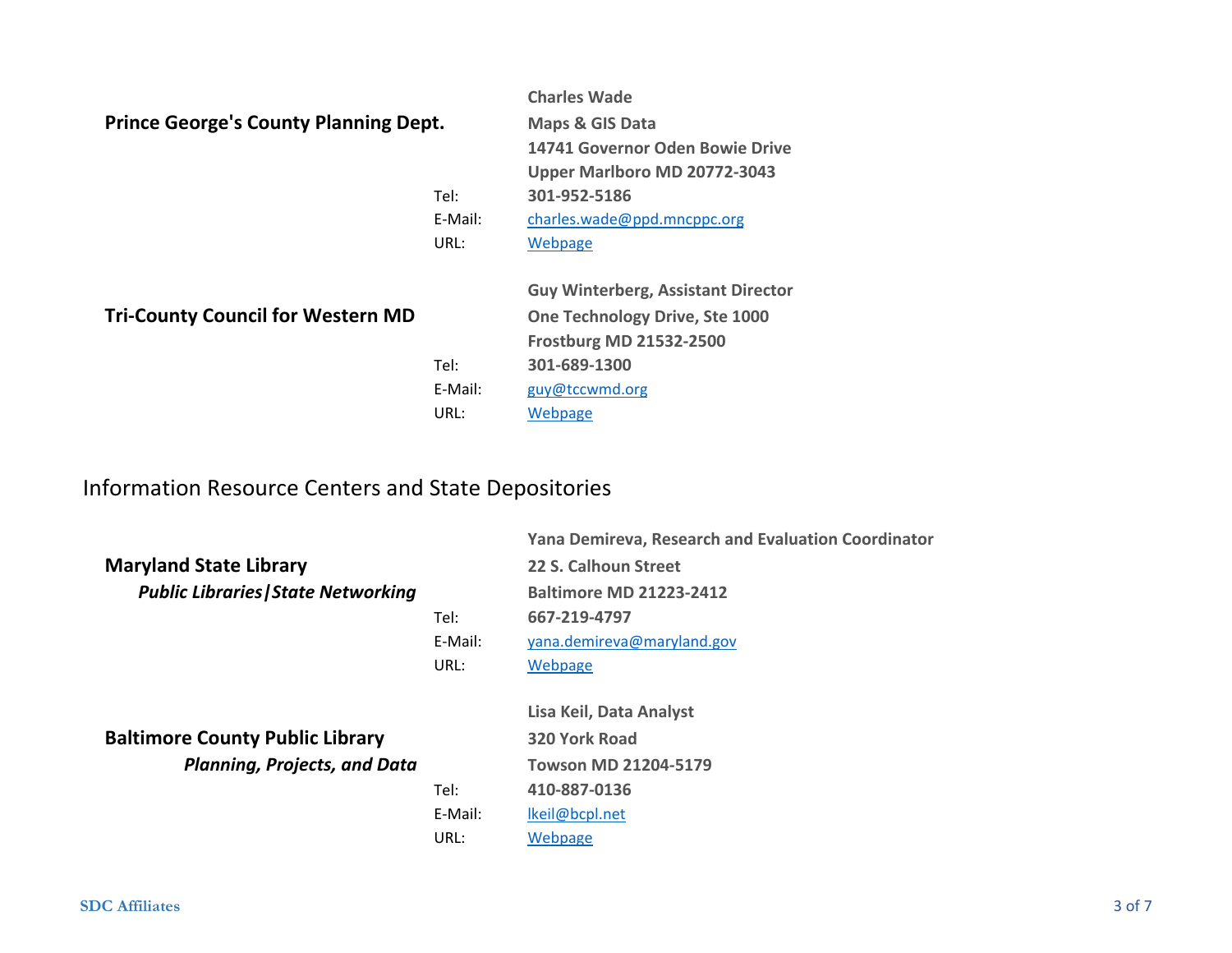# *Elkton Branch*

| <b>Cecil County Public Library</b>       |         | <b>301 Newark Avenue</b>                     |
|------------------------------------------|---------|----------------------------------------------|
| <b>Elkton Branch</b>                     |         | <b>Elkton MD 21921-5441</b>                  |
|                                          | Tel:    | 410-996-5600 ext. 121                        |
|                                          | E-Mail: | jmccloskey@ccplnet.org                       |
|                                          | URL:    | Webpage                                      |
|                                          |         | <b>Courtney Brohawn, Project Coordinator</b> |
| <b>Frederick County Public Libraries</b> |         | <b>110 East Patrick Street</b>               |
|                                          |         | <b>Frederick MD 21701-5630</b>               |
|                                          | Tel:    | 301-600-3785                                 |
|                                          | E-Mail: | cbrohawn@frederickcountymd.gov               |
|                                          | URL:    | Webpage                                      |

**Jamie McCloskey, Manager**

### **Howard County Public Library System <sup>9411</sup> Frederick Rd** *Administrative Branch*

Tel:

E‐Mail:

URL:

Tel:

URL:

**Lew Belfont, COO, Public Services Ellicott City MD 21042‐3801 410‐313‐7796** lew.belfont@hclibrary.org **Webpage** 

### **Montgomery County Public Libraries <sup>21</sup> Maryland Avenue** *Rockville Memorial Library*

**Anne Cohn, Librarian Rockville MD 20850‐2375 240‐777‐0153**E‐Mail: anne.cohn@montgomerycountymd.gov Webpage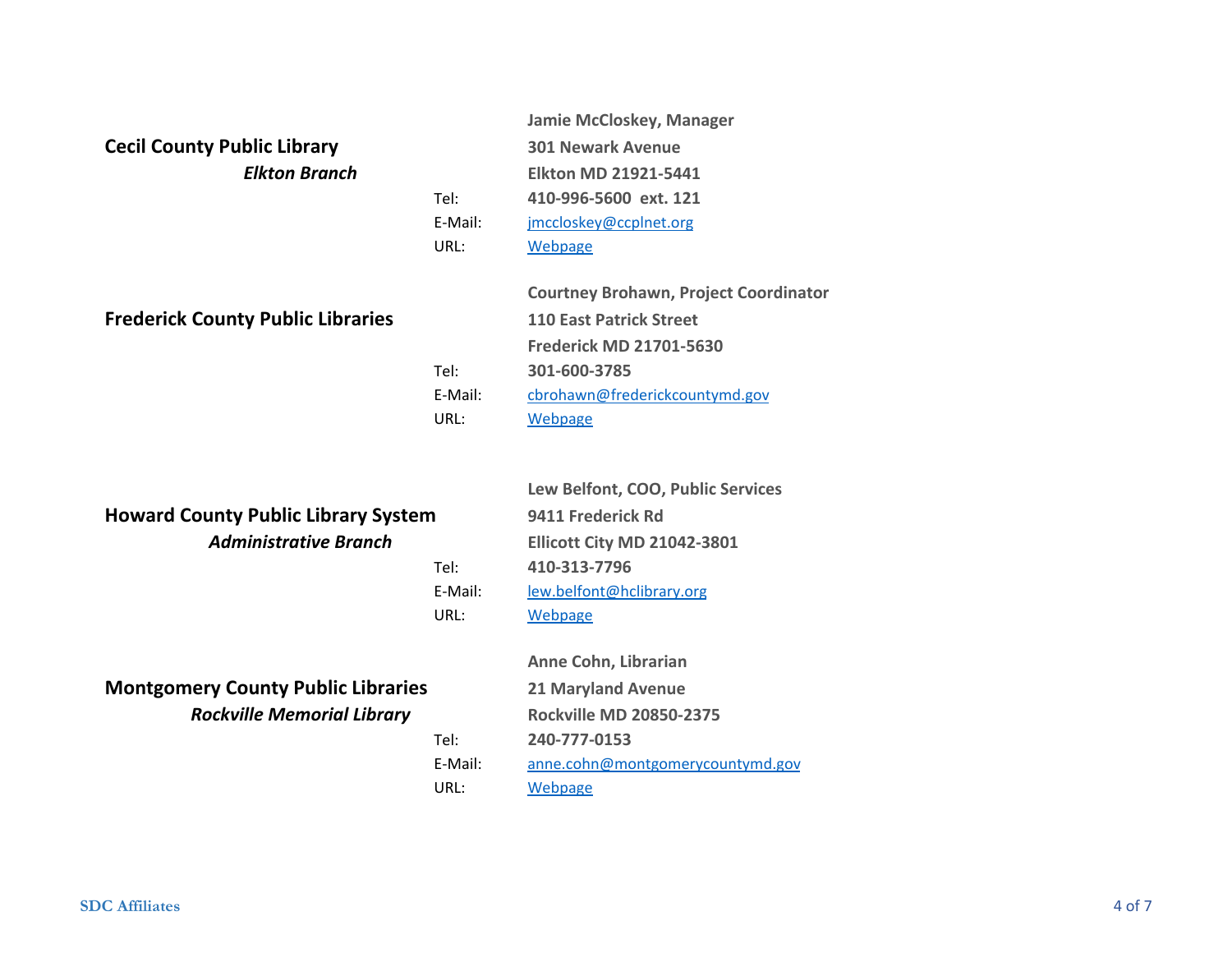**Prince George's County Memorial <sup>9601</sup> Capital Lane** *Hyattsville Branch* Tel: **301‐779‐9330 Library System**

**Colin Khem, Business Analytics Manager Largo MD 20774** colin.khem@pgcmls.info Webpage

**Washington County Free Library <sup>100</sup> South Potomac St.** *Business and Government Information*

**Harry Sachs, Librarian Hagerstown MD 21740‐5504 301‐739‐3250 x310** E‐Mail: hsachs@washcolibrary.org **Webpage** 

### Federal Depository Centers

|                                     |         | Lisa Hartman, Reference Librarian |
|-------------------------------------|---------|-----------------------------------|
| <b>Frostburg State University</b>   |         | 1 Susan Eisel Dr.                 |
| Lewis J. Ort Library                |         | <b>Frostburg MD 21532-1761</b>    |
|                                     | Tel:    | 301-687-4734                      |
|                                     | E-Mail: | lahartman@frostburg.edu           |
|                                     | URL:    | Webpage                           |
|                                     |         |                                   |
|                                     |         | Jim Gillispie, GIS Librarian      |
| <b>Johns Hopkins University</b>     |         | 3400 N Charles St.                |
| <b>Milton S. Eisenhower Library</b> |         | <b>Baltimore MD 21218-2625</b>    |
| GIS & Data Services                 | Tel:    | 410-516-4816                      |
|                                     | E-Mail: | jeg@jhu.edu                       |
|                                     | URL:    | Webpage                           |
|                                     |         |                                   |

E‐Mail:

URL:

Tel:

URL: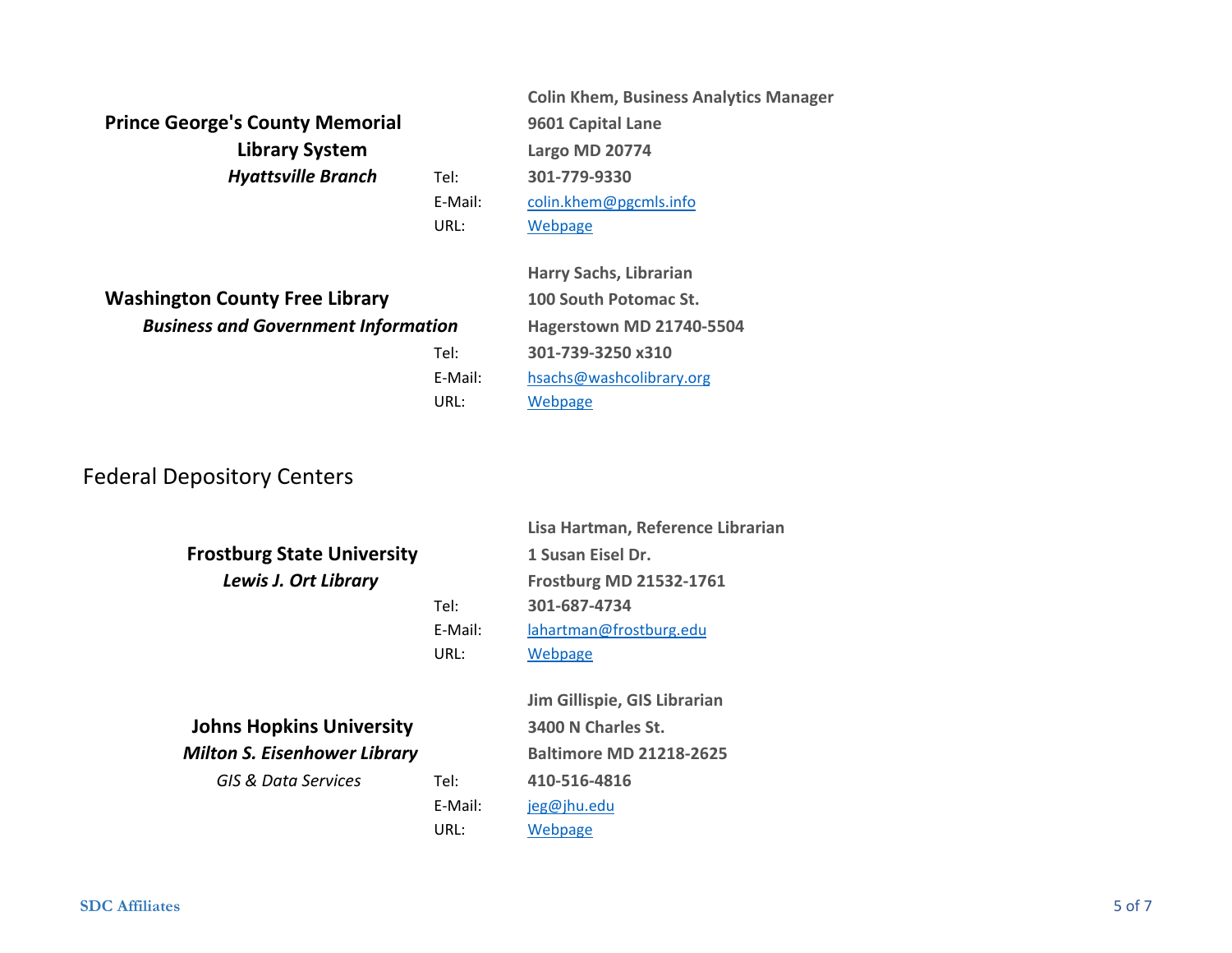### **Morgan State University** *Earl S. Richardson Library*

*Government Documents*

E‐Mail:

URL:

Tel:

E‐Mail:

URL:

Tel:

E‐Mail:

URL:

**Bryan Fuller, Reference Librarian 1700 E. Cold Spring Lane Baltimore MD 21251‐0002** Tel: **443‐885‐1705** bryan.fuller@morgan.edu Webpage

|  | <b>Salisbury University</b> |
|--|-----------------------------|
|--|-----------------------------|

*Guerrieri Academic Commons Government Information*

**Gaylord Robb, Research/ Instr. Librarian 1101 Camden Avenue, AC 137 Salisbury MD 21801‐6860 410‐543‐6234** ggrobb@salisbury.edu Webpage

*Albert S. Cook Library* **Towson University**

**Carl Olson, Research/ Instr. Librarian 8000 York RoadTowson MD 21252 410‐704‐3267** colson@towson.edu Webpage